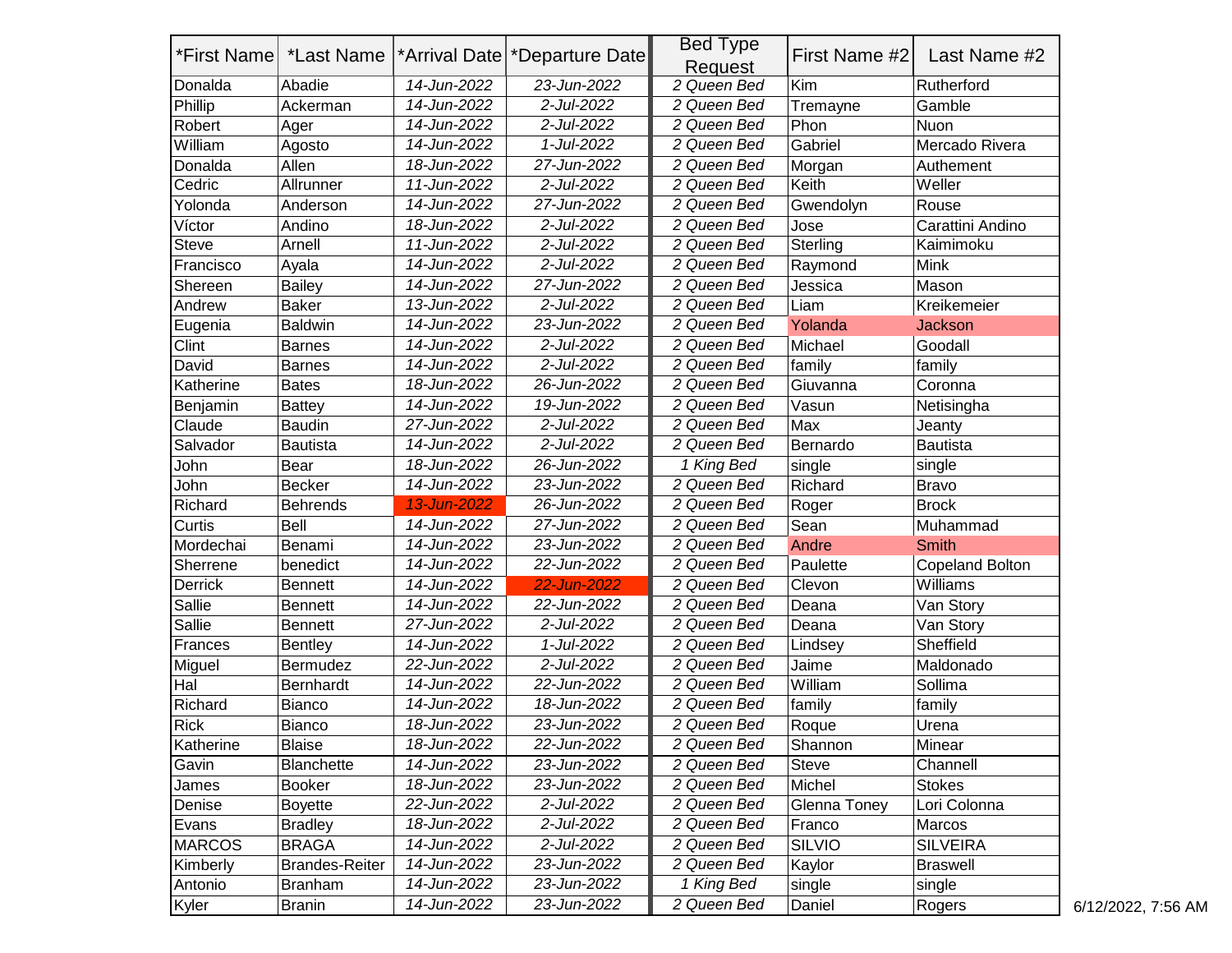|               |                 |             |                                                       | <b>Bed Type</b> |                             |                  |
|---------------|-----------------|-------------|-------------------------------------------------------|-----------------|-----------------------------|------------------|
| *First Name   | *Last Name      |             | <sup>*</sup> Arrival Date <sup>*</sup> Departure Date | Request         | First Name #2               | Last Name #2     |
| Robert        | <b>Bryant</b>   | 14-Jun-2022 | 23-Jun-2022                                           | 2 Queen Bed     | Darren                      | Henderson        |
| Rosendo       | <b>Bryden</b>   | 14-Jun-2022 | 23-Jun-2022                                           | 2 Queen Bed     | Michael                     | Smith            |
| Guy           | <b>Bulliard</b> | 14-Jun-2022 | 23-Jun-2022                                           | 2 Queen Bed     | Gilbert                     | Soliven          |
| Melissa       | <b>Buss</b>     | 14-Jun-2022 | 2-Jul-2022                                            | 1 King Bed      | Kevin                       | Dill             |
| <b>Nikia</b>  | <b>Bynum</b>    | 14-Jun-2022 | 23-Jun-2022                                           | 2 Queen Bed     | Kaylah                      | Jackson          |
| Janice        | <b>Byrd</b>     | 11-Jun-2022 | 26-Jun-2022                                           | 2 Queen Bed     | Kim                         | Wilkerson        |
| Kaitlyn       | Caba            | 14-Jun-2022 | 27-Jun-2022                                           | 2 Queen Bed     | Destiny                     | Coats            |
| Victor        | Cajigas         | 14-Jun-2022 | 27-Jun-2022                                           | 2 Queen Bed     | David                       | Santiago         |
| Felix         | Calderon        | 17-Jun-2022 | 19-Jun-2022                                           | 1 King Bed      |                             |                  |
| Felix         | Calderon        | 24-Jun-2022 | 26-Jun-2022                                           | 1 King Bed      |                             |                  |
| Fernando      | Callejo         | 14-Jun-2022 | 27-Jun-2022                                           | 2 Queen Bed     | Victor                      | Colon Guzman     |
| Maricela      | Candelaria      | 21-Jun-2022 | 2-Jul-2022                                            | 2 Queen Bed     | Kenia                       | <b>Nieves</b>    |
| Gerardo       | Cano            | 14-Jun-2022 | 27-Jun-2022                                           | 2 Queen Bed     | Joseph                      | Hernandez        |
| Edward        | Carruthers      | 14-Jun-2022 | 23-Jun-2022                                           | 2 Queen Bed     | Eric                        | Wynings          |
| <b>Scott</b>  | Catchpool       | 14-Jun-2022 | 2-Jul-2022                                            | 2 Queen Bed     | Tim                         | Salmen           |
| michael       | chapman         | 14-Jun-2022 | 27-Jun-2022                                           | 2 Queen Bed     | Ernesto                     | Perez            |
| Rosita        | Chavez          | 14-Jun-2022 | 19-Jun-2022                                           | 2 Queen Bed     | Rosa                        | Hernandez        |
| Daniel        | Chen            | 14-Jun-2022 | 2-Jul-2022                                            | 2 Queen Bed     | Marc                        | Fernandez        |
| <b>Brandi</b> | Childs          | 14-Jun-2022 | 27-Jun-2022                                           | 2 Queen Bed     | LouAnn                      | Forbes           |
| William       | Chittam         | 14-Jun-2022 | 23-Jun-2022                                           | 2 Queen Bed     | Wayne                       | <b>Haefner</b>   |
| <b>Rich</b>   | Cooper          | 18-Jun-2022 | 2-Jul-2022                                            | 2 Queen Bed     | Nathaniel                   | Hutson           |
| Steven        | Cooper          | 14-Jun-2022 | 23-Jun-2022                                           | 2 Queen Bed     | John                        | Riebe            |
| <b>Steve</b>  | Covert          | 18-Jun-2022 | 2-Jul-2022                                            | 2 Queen Bed     | William                     | Wolf             |
| Jennifer      | Craft           | 14-Jun-2022 | 27-Jun-2022                                           | 2 Queen Bed     | Kaleigh                     | <b>Craft</b>     |
| Journee       | Crutcher        | 14-Jun-2022 | 22-Jun-2022                                           | 2 Queen Bed     | Sadi                        | Jones            |
| Andres        | Cruz            | 14-Jun-2022 | 2-Jul-2022                                            | 2 Queen Bed     | Kevin                       | Vazquez          |
| Ricardo       | Cruz            | 14-Jun-2022 | 2-Jul-2022                                            | 2 Queen Bed     | Jose                        | Adorno           |
| Scottie       | Daigle          | 14-Jun-2022 | 2-Jul-2022                                            | 2 Queen Bed     | Jason                       | <b>Stelly</b>    |
| Frank         | Davidsson       | 14-Jun-2022 | 26-Jun-2022                                           | 1 King Bed      | wife                        | wife             |
| Dianne        | Owens           | 14-Jun-2022 | 27-Jun-2022                                           | 2 Queen Bed     | Anna                        | Hollis-Childress |
| Melanie       | Davis           | 14-Jun-2022 | 2-Jul-2022                                            | 2 Queen Bed     | Kachelle                    | Diehl            |
| Ken           | Dawkins         | 11-Jun-2022 | 23-Jun-2022                                           | 2 Queen Bed     | Treacy                      | Dawkins          |
| Ron           | de Jesus        | 11-Jun-2022 | 2-Jul-2022                                            | 2 Queen Bed     | $\overline{\mathsf{T}}$ oby | Day              |
| George        | de Luna         | 14-Jun-2022 | 27-Jun-2022                                           | 2 Queen Bed     | Denis                       | Wilbeck          |
| José L.       | DeJesus         | 14-Jun-2022 | 27-Jun-2022                                           | 1 King Bed      | single                      | single           |
| Charles       | Dietrich        | 14-Jun-2022 | 2-Jul-2022                                            | 2 Queen Bed     | Vincent                     | Enright          |
| Christi       | <b>Ditter</b>   | 18-Jun-2022 | 24-Jun-2022                                           | 1 King Bed      | Kimberly                    | Snyder           |
| Suzanne       | Dodd            | 11-Jun-2022 | 29-Jun-2022                                           | 2 Queen Bed     | Kim                         | Wishum           |
| eden          | dolezal         | 14-Jun-2022 | 2-Jul-2022                                            | 2 Queen Bed     | Alexandria                  | Rencher          |
| Augusto       | Dumlao          | 14-Jun-2022 | 23-Jun-2022                                           | 2 Queen Bed     | Dewei                       | Tang             |
| Thomas        | Egan, JR        | 14-Jun-2022 | 23-Jun-2022                                           | 2 Queen Bed     | Larry                       | Stout            |
| <b>HELEN</b>  | <b>EKADELI</b>  | 18-Jun-2022 | 27-Jun-2022                                           | 2 Queen Bed     | Michelle                    | Poirier          |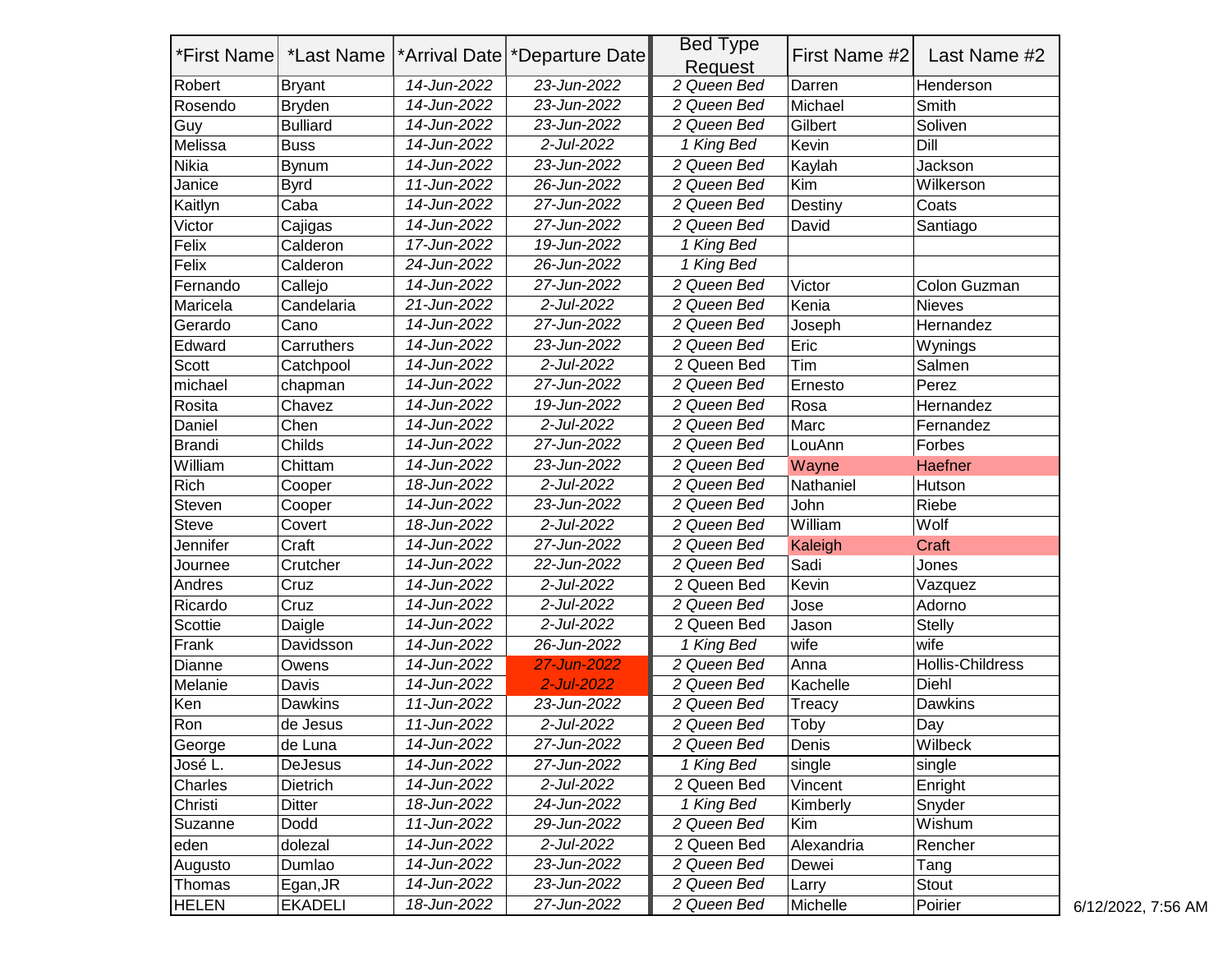|                  | *First Name   *Last Name |             | <sup>*</sup> Arrival Date <sup>*</sup> Departure Date | <b>Bed Type</b><br>Request | First Name #2 | Last Name #2     |
|------------------|--------------------------|-------------|-------------------------------------------------------|----------------------------|---------------|------------------|
| Ricardo          | Elizondo                 | 18-Jun-2022 | 2-Jul-2022                                            | 2 Queen Bed                | Jeffrey       | Wheeler          |
| Cynthia          | Ellis                    | 14-Jun-2022 | 19-Jun-2022                                           | 2 Queen Bed                | Maureen       | McKannan         |
| Rodney           | English                  | 18-Jun-2022 | 22-Jun-2022                                           | 2 Queen Bed                | family        | family           |
| Tara             | English                  | 14-Jun-2022 | 23-Jun-2022                                           | 2 Queen Bed                | Victoria      | English          |
| Jim              | Evans                    | 14-Jun-2022 | 2-Jul-2022                                            | 2 Queen Bed                | Melvin        | Hubbard          |
| Christina        | Fiebich                  | 27-Jun-2022 | 2-Jul-2022                                            | 2 Queen Bed                |               |                  |
| Jason            | Fields                   | 14-Jun-2022 | 27-Jun-2022                                           | 1 King Bed                 | wife          | wife             |
| Samuel           | Figueroa                 | 14-Jun-2022 | 23-Jun-2022                                           | 2 Queen Bed                | Jose          | Rosario          |
| Melissa          | <b>Myers</b>             | 14-Jun-2022 | 19-Jun-2022                                           | 2 Queen Bed                | Valarie       | Taylor           |
| Milton           | <b>Flowers</b>           | 14-Jun-2022 | 22-Jun-2022                                           | 2 Queen Bed                | Tyrone        | Whitsett         |
| Frederick        | Foley, Jr.               | 14-Jun-2022 | 27-Jun-2022                                           | 2 Queen Bed                | Khiah         | Lynch            |
| Sheena           | <b>Fosselius</b>         | 14-Jun-2022 | 1-Jul-2022                                            | 2 Queen Bed                | Sarah         | Anema            |
| Michael          | Freeman                  | 18-Jun-2022 | 23-Jun-2022                                           | 2 Queen Bed                | Wayne         | Burgamy          |
| Robyn            | Freeman                  | 18-Jun-2022 | 23-Jun-2022                                           | 2 Queen Bed                | Kim           | Kelly            |
| Soliel           | Fuentes                  | 14-Jun-2022 | 26-Jun-2022                                           | 2 Queen Bed                | Jenny         | Summers          |
| Tyrone           | <b>Fuertes</b>           | 14-Jun-2022 | 23-Jun-2022                                           | 2 Queen Bed                | Harold        | Lockett          |
| Nancy            | Funk                     | 11-Jun-2022 | 2-Jul-2022                                            | 2 Queen Bed                | Tammy         | Elliott          |
| Mario            | Galvao                   | 14-Jun-2022 | 27-Jun-2022                                           | 2 Queen Bed                | Peter         | Stainton         |
| Rebecca          | Garcia                   | 14-Jun-2022 | 27-Jun-2022                                           | 2 Queen Bed                | Deidre        | Brown            |
| <b>Brenda</b>    | Germain                  | 18-Jun-2022 | 28-Jun-2022                                           | 2 Queen Bed                | Yvette        | Wise             |
| <b>Brian</b>     | Gibbs                    | 22-Jun-2022 | 2-Jul-2022                                            | 2 Queen Bed                | <b>MARK</b>   | <b>WESCHLER</b>  |
| Marsha           | Gibson                   | 14-Jun-2022 | 27-Jun-2022                                           | 2 Queen Bed                | Barbara       | <b>McFeeders</b> |
| Keith            | Gilbert                  | 14-Jun-2022 | 27-Jun-2022                                           | 2 Queen Bed                | <b>Brett</b>  | Whaley           |
| Kevin            | Gill                     | 14-Jun-2022 | 2-Jul-2022                                            | 2 Queen Bed                | <b>Brian</b>  | Randall          |
| Maureen          | Gilman                   | 14-Jun-2022 | 27-Jun-2022                                           | 2 Queen Bed                | Taylor        | Gilman           |
| Carlos           | Gines Pagan              | 14-Jun-2022 | 2-Jul-2022                                            | 2 Queen Bed                | Nelson        | Ramirez          |
| Alberto          | Gomez                    | 14-Jun-2022 | 22-Jun-2022                                           | 2 Queen Bed                | Jose          | Perez            |
| Jaime            | Gonzalez                 | 14-Jun-2022 | 2-Jul-2022                                            | 2 Queen Bed                | Jeanniel      | Hernandez        |
| Sergio           | Gonzalez                 | 13-Jun-2022 | 2-Jul-2022                                            | 2 Queen Bed                | Michael       | McPoyle          |
| Mark             | Goodson                  | 14-Jun-2022 | 18-Jun-2022                                           | 2 Queen Bed                | Willem        | Mars             |
| Mark             | Goodson                  | 22-Jun-2022 | 1-Jul-2022                                            | 2 Queen Bed                | Anthony       | Marshall         |
| Sean             | Grady                    | 14-Jun-2022 | 22-Jun-2022                                           | 2 Queen Bed                | Catherine     | Johnson-Grady    |
| <b>Bradley</b>   | Graham                   | 14-Jun-2022 | 27-Jun-2022                                           | 2 Queen Bed                | William       | Stanger          |
| Kimberly         | Gunter                   | 14-Jun-2022 | 27-Jun-2022                                           | 2 Queen Bed                | Willena       | McConico         |
| Luis             | Haddock                  | 14-Jun-2022 | 2-Jul-2022                                            | 2 Queen Bed                | Rhadames      | Urrutia Cabrera  |
| Blaine           | Halberstadt              | 14-Jun-2022 | 2-Jul-2022                                            | 2 Queen Bed                | Ronald        | Stahl            |
| Tony             | Hardin                   | 14-Jun-2022 | 2-Jul-2022                                            | 2 Queen Bed                | David         | <b>Bryant</b>    |
| Ashley           | Hargiss                  | 14-Jun-2022 | 18-Jun-2022                                           | 2 Queen Bed                | Tamatha       | Higdon           |
| Alisa            | Head                     | 14-Jun-2022 | 23-Jun-2022                                           | 2 Queen Bed                | family        | family           |
| William          | Headrick                 | 14-Jun-2022 | 2-Jul-2022                                            | 2 Queen Bed                | Gary          | <b>OSTKAR</b>    |
| Charles          | Henderson                | 14-Jun-2022 | 23-Jun-2022                                           | 2 Queen Bed                | Benjamin      | Carroll          |
| <b>GUILLERMO</b> | <b>HERNANDEZ</b>         | 14-Jun-2022 | 23-Jun-2022                                           | 2 Queen Bed                | ARMANDO       | ORTIZ            |

 $6/12/2022$ , 7:56 AM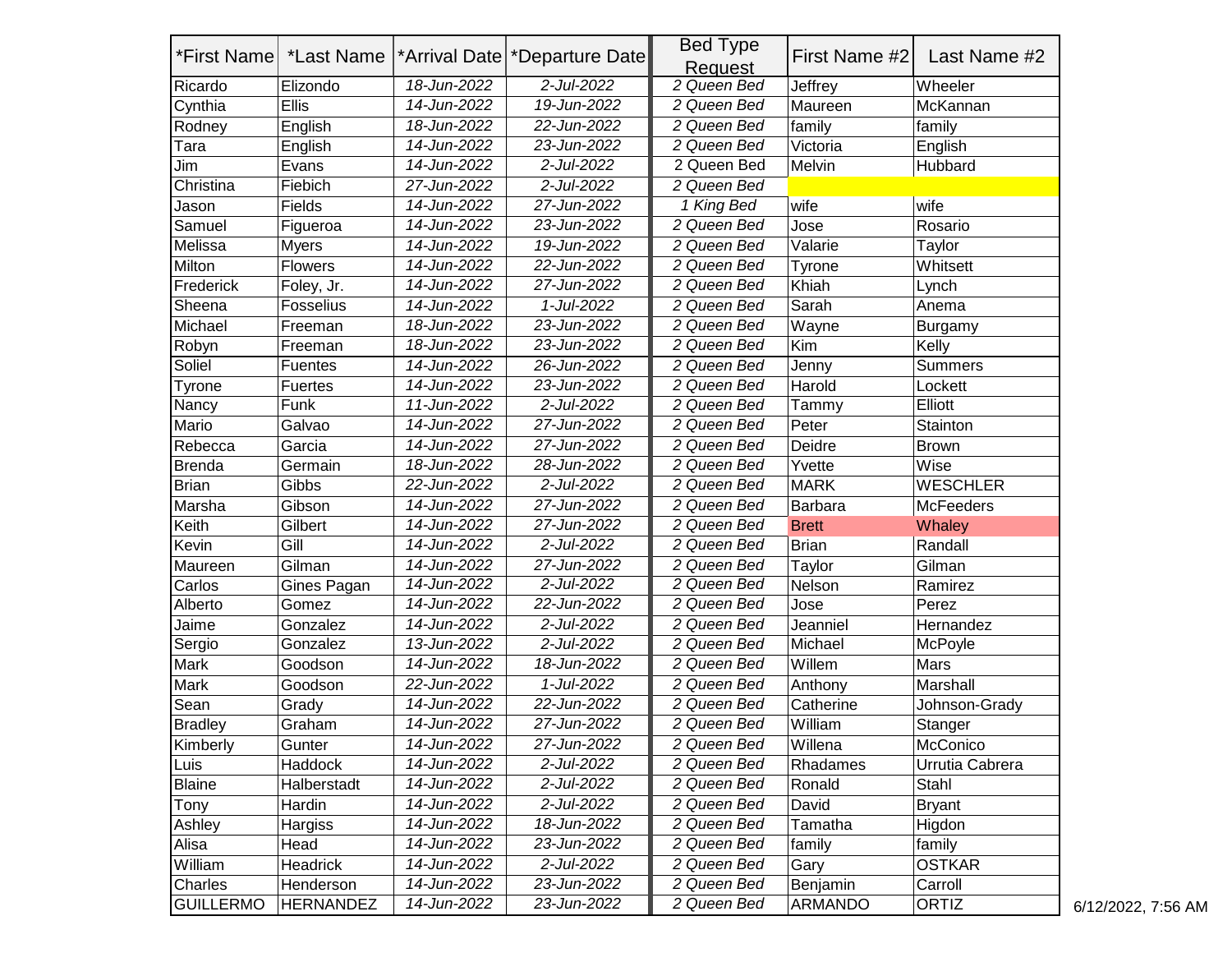|          | *First Name   *Last Name |             | <sup>*</sup> Arrival Date <sup>*</sup> Departure Date | <b>Bed Type</b>         | First Name #2 | Last Name #2    |
|----------|--------------------------|-------------|-------------------------------------------------------|-------------------------|---------------|-----------------|
|          |                          |             |                                                       | Request                 |               |                 |
| Yeimy    | Hernandez                | 14-Jun-2022 | 2-Jul-2022                                            | 2 Queen Bed             | Rebecca       | Johannes        |
| Leo      | Hickman                  | 14-Jun-2022 | 23-Jun-2022                                           | 1 King Bed              | wife          | wife            |
| Codey    | Hilton                   | 14-Jun-2022 | 27-Jun-2022                                           | 2 Queen Bed             | Richard       | Holstead        |
| Philip   | Hoffman                  | 14-Jun-2022 | 23-Jun-2022                                           | 1 King Bed              | wife          | wife            |
| Michael  | Holder                   | 14-Jun-2022 | 23-Jun-2022                                           | 2 Queen Bed             | Thomas        | Snyder          |
| Cindy    | Holland                  | 14-Jun-2022 | 23-Jun-2022                                           | 2 Queen Bed             |               |                 |
| Geoffrey | Horn                     | 14-Jun-2022 | 2-Jul-2022                                            | 2 Queen Bed             | <b>Bryan</b>  | Phillips        |
| Dean     | Hoskin                   | 27-Jun-2022 | 2-Jul-2022                                            | 2 Queen Bed             | Barbara       | Zvonek          |
| Alan     | Hotaling                 | 14-Jun-2022 | 23-Jun-2022                                           | 2 Queen Bed             | Vernon        | Wilson          |
| Julian   | Houston                  | 14-Jun-2022 | 19-Jun-2022                                           | 2 Queen Bed             | family        | family          |
| Joseph   | Hudson                   | 14-Jun-2022 | 27-Jun-2022                                           | 2 Queen Bed             | Danny         | <b>Humbers</b>  |
| kenneth  | hudson                   | 14-Jun-2022 | 19-Jun-2022                                           | 2 Queen Bed             | Sun           | Kim             |
| Marianne | <b>HUMPHREY</b>          | 14-Jun-2022 | 27-Jun-2022                                           | 2 Queen Bed             | Carmela       | Stillman        |
| Teri     | Jackson                  | 14-Jun-2022 | 27-Jun-2022                                           | 2 Queen Bed             | Nancy         | Holm            |
| David    | Johnson                  | 14-Jun-2022 | 23-Jun-2022                                           | 2 Queen Bed             | John          | Swanberg        |
| Michael  | Johnson                  | 14-Jun-2022 | 27-Jun-2022                                           | 2 Queen Bed             | family        | family          |
| Leon     | Johnston                 | 14-Jun-2022 | 2-Jul-2022                                            | 2 Queen Bed             | Philip        | Meyer           |
| Tamikia  | Jones                    | 14-Jun-2022 | 19-Jun-2022                                           | 2 Queen Bed             | MacKenzie     | Washington      |
| Miljan   | Kastratovic              | 14-Jun-2022 | 2-Jul-2022                                            | 2 Queen Bed             | Petar         | Lecic           |
| Helen    | Kelchner                 | 14-Jun-2022 | 27-Jun-2022                                           | 2 Queen Bed             | Karen         | <b>McEntire</b> |
| Jeff     | Keller                   | 14-Jun-2022 | 23-Jun-2022                                           | 2 Queen Bed             | family        | family          |
| Kimberly | Kelly                    | 27-Jun-2022 | 2-Jul-2022                                            | 2 Queen Bed             | Inga          | Rzeszutko       |
| Rachel   | <b>Kirk</b>              | 14-Jun-2022 | 2-Jul-2022                                            | 2 Queen Bed             | Kimberleigh   | Matabire        |
| Debbie   | Knuth                    | 14-Jun-2022 | 27-Jun-2022                                           | 2 Queen Bed             | Peggy         | White           |
| Gilbert  | Kreul                    | 14-Jun-2022 | 22-Jun-2022                                           | 2 Queen Bed             | Michael       | Routsong        |
| Gilbert  | Kreul                    | 27-Jun-2022 | 2-Jul-2022                                            | 2 Queen Bed             | Michael       | Routsong        |
| Kittilax | Kridakorn                | 20-Jun-2022 | 2-Jul-2022                                            | 2 Queen Bed             | Ashley        | Hargiss         |
| Krystian | Krzyzak                  | 11-Jun-2022 | 23-Jun-2022                                           | 2 Queen Bed             | Kyle          | Homeyer         |
| shalty   | kyne                     | 14-Jun-2022 | 27-Jun-2022                                           | 2 Queen Bed             | Fernando      | Mosqueda        |
| Michael  | LaBarbera                | 14-Jun-2022 | 22-Jun-2022                                           | 2 Queen Bed             | Quentin       | Queisser        |
| James    | Landry                   | 14-Jun-2022 | 22-Jun-2022                                           | 2 Queen Bed             | Scott         | Walk            |
| Terry    | Lasseter                 | 14-Jun-2022 | 23-Jun-2022                                           | $\overline{1}$ King Bed | Elizabeth     | Lasseter        |
| Lori     | Lawley                   | 10-Jun-2022 | 2-Jul-2022                                            | 1 King Bed              | Lane          | Lawley          |
| Charisse | Lazu                     | 14-Jun-2022 | 23-Jun-2022                                           | 2 Queen Bed             | V'Aira        | Harris          |
| Michael  | Le                       | 14-Jun-2022 | 2-Jul-2022                                            | 2 Queen Bed             | Tuan          | Mai             |
| Crystal  | Lewis                    | 11-Jun-2022 | 27-Jun-2022                                           | 1 King Bed              | Randall       | Lewis           |
| Jonathan | Liggins                  | 14-Jun-2022 | 27-Jun-2022                                           | 2 Queen Bed             | Gamalyel      | Osborne         |
| Greg     | Linder                   | 14-Jun-2022 | 27-Jun-2022                                           | 2 Queen Bed             | <b>Brian</b>  | <b>WOOD</b>     |
| Jose     | Llanos                   | 14-Jun-2022 | 2-Jul-2022                                            | 2 Queen Bed             | Carlos        | Matos           |
| Gregory  | Lockley                  | 27-Jun-2022 | 2-Jul-2022                                            | 1 King Bed              | single        | single          |
| William  | Lowery                   | 14-Jun-2022 | 27-Jun-2022                                           | 1 King Bed              | wife          | wife            |
| Richard  | Lubin                    | 14-Jun-2022 | 22-Jun-2022                                           | 2 Queen Bed             | Daniel        | Sam             |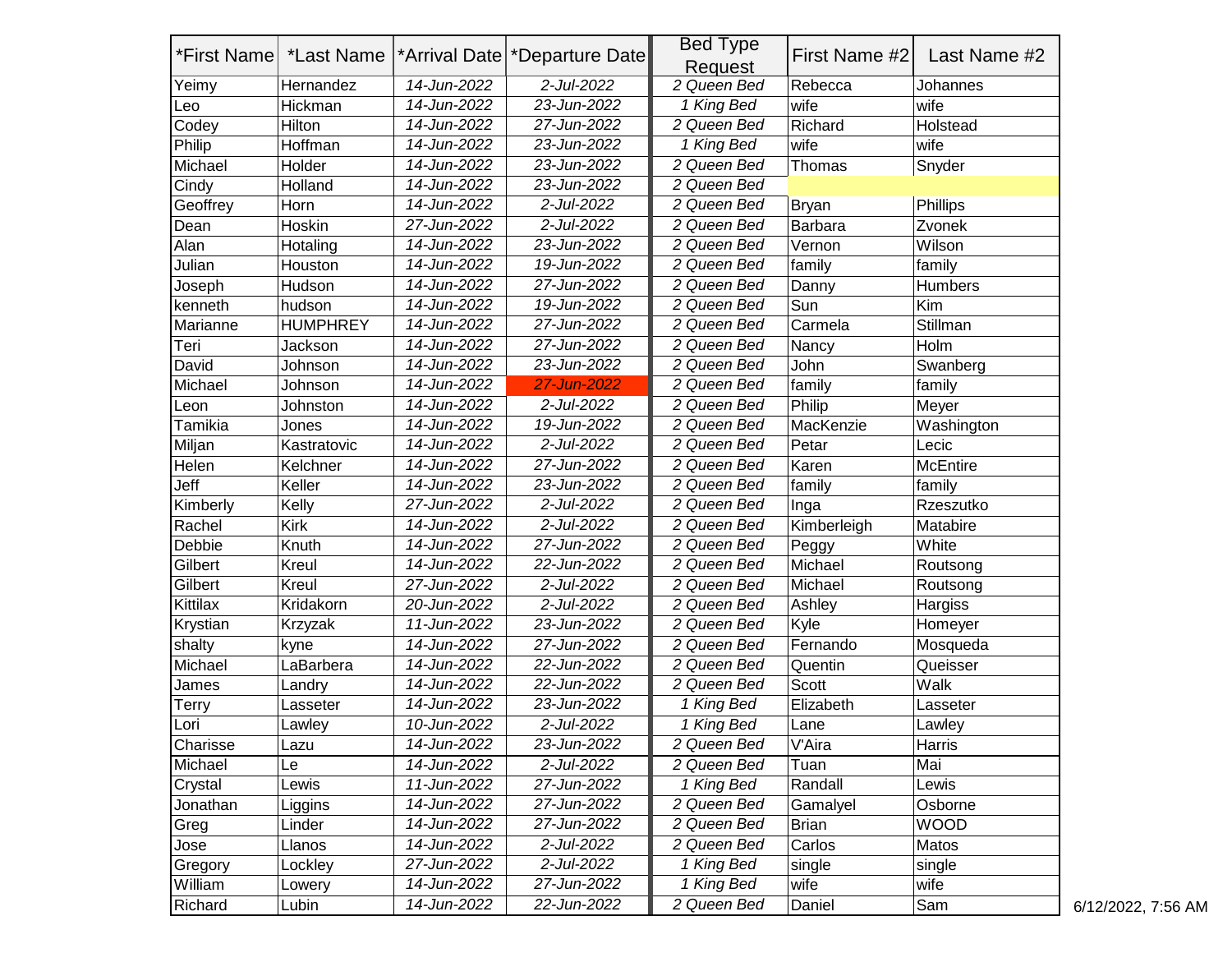|               | *First Name   *Last Name |             | <sup>*</sup> Arrival Date   *Departure Date | <b>Bed Type</b><br>Request | First Name #2  | Last Name #2  |
|---------------|--------------------------|-------------|---------------------------------------------|----------------------------|----------------|---------------|
| Jon           | Mabe                     | 14-Jun-2022 | 2-Jul-2022                                  | 2 Queen Bed                | Thomas         | Johannsen     |
| Kamika        | Mack                     | 14-Jun-2022 | 27-Jun-2022                                 | 2 Queen Bed                | Kaona          | Mercer        |
| eslie         | Majewski                 | 14-Jun-2022 | 23-Jun-2022                                 | 2 Queen Bed                | Nancy          | Woodham       |
| Pamela        | Makle                    | 14-Jun-2022 | 23-Jun-2022                                 | 2 Queen Bed                | Gwen           | Sanford       |
| Santiago      | Maldonado                | 14-Jun-2022 | 23-Jun-2022                                 | 2 Queen Bed                | Alfredo        | Pacheco       |
| Santiago      | Maldonado                | 22-Jun-2022 | 28-Jun-2022                                 | 2 Queen Bed                | family         | family        |
| Michael       | Mario                    | 22-Jun-2022 | 27-Jun-2022                                 | 2 Queen Bed                | Eddie          | Ragin         |
| Willem        | Mars                     | 22-Jun-2022 | 26-Jun-2022                                 | 2 Queen Bed                | Rodney         | English       |
| Vianney       | Martínez                 | 14-Jun-2022 | 23-Jun-2022                                 | 2 Queen Bed                | Felix          | Sepulveda     |
| Roman         | Marushka                 | 14-Jun-2022 | 2-Jul-2022                                  | 1 King Bed                 | single         | single        |
| Elliott       | Matos                    | 14-Jun-2022 | 27-Jun-2022                                 | 2 Queen Bed                | Jose           | <b>Beltre</b> |
| Allama        | <b>Matthews</b>          | 14-Jun-2022 | 2-Jul-2022                                  | 2 Queen Bed                | Nathan         | <b>Bauer</b>  |
| Christopher   | <b>McArthur</b>          | 18-Jun-2022 | 27-Jun-2022                                 | 2 Queen Bed                | Christopher    | Pezzino       |
| Paula         | McClain-Silva            | 14-Jun-2022 | 23-Jun-2022                                 | 2 Queen Bed                | Kim            | Hagan         |
| Charles       | Mendoza                  | 14-Jun-2022 | 2-Jul-2022                                  | 2 Queen Bed                | William        | West          |
| James         | Mertz                    | 14-Jun-2022 | 2-Jul-2022                                  | 2 Queen Bed                | Wade           | Rhodes        |
| Brooklynn     | Messer                   | 14-Jun-2022 | 23-Jun-2022                                 | 2 Queen Bed                |                |               |
| Darci         | Meyer                    | 22-Jun-2022 | 27-Jun-2022                                 | 2 Queen Bed                | Alison         | Vandercook    |
| <b>LLOYD</b>  | <b>MILLER</b>            | 14-Jun-2022 | 23-Jun-2022                                 | 2 Queen Bed                | family         | family        |
| Robert        | Miller                   | 11-Jun-2022 | 2-Jul-2022                                  | 2 Queen Bed                | Louis          | Ventura       |
| Myra          | <b>MIMS</b>              | 14-Jun-2022 | 23-Jun-2022                                 | 2 Queen Bed                | Sylvia         | Thomas        |
| James         | Moellendick              | 14-Jun-2022 | 2-Jul-2022                                  | 2 Queen Bed                | Robert         | Owen          |
| <b>Bryan</b>  | Montanez                 | 14-Jun-2022 | 2-Jul-2022                                  | 2 Queen Bed                | Lionel         | Garcia        |
| Andre         | Moxey                    | 14-Jun-2022 | 2-Jul-2022                                  | 2 Queen Bed                | Torrance       | Williams      |
| Rafael        | Negron                   | 14-Jun-2022 | 2-Jul-2022                                  | 2 Queen Bed                | Joel           | Rivera        |
| <b>Stuart</b> | Nemiroff                 | 18-Jun-2022 | 23-Jun-2022                                 | 1 King Bed                 | single         | single        |
| Thang         | Nguyen                   | 11-Jun-2022 | 2-Jul-2022                                  | 2 Queen Bed                | Cornelio       | Galdones      |
| Baylea        | <b>Norris</b>            | 14-Jun-2022 | 2-Jul-2022                                  | 2 Queen Bed                | <b>Brooke</b>  | Schmitz       |
| Adythia       | Nugraha                  | 14-Jun-2022 | 2-Jul-2022                                  | 2 Queen Bed                | Manuel         | Padro         |
| Michael       | Oglesby                  | 14-Jun-2022 | 19-Jun-2022                                 | 1 King Bed                 | wife           | wife          |
| Joseph        | O'Neal                   | 12-Jun-2022 | 2-Jul-2022                                  | 2 Queen Bed                | John           | Janiak        |
| Fernando      | Ortiz Boria              | 14-Jun-2022 | 2-Jul-2022                                  | 2 Queen Bed                | Jorge          | Rivera        |
| Ralph         | Pagan                    | 14-Jun-2022 | 23-Jun-2022                                 | 2 Queen Bed                | Dennis         | Franceschini  |
| Eduardo       | Paiz Lopez               | 14-Jun-2022 | 2-Jul-2022                                  | 2 Queen Bed                | <b>JOSE</b>    | Rodriguez     |
| Benjamin      | Pancho                   | 14-Jun-2022 | 23-Jun-2022                                 | 2 Queen Bed                | Bienvenido     | Pancho        |
| James         | Papale                   | 18-Jun-2022 | 2-Jul-2022                                  | 2 Queen Bed                | Joel           | Wiley         |
| Jung          | Park                     | 11-Jun-2022 | 27-Jun-2022                                 | 2 Queen Bed                | Ron            | Pelham        |
| Jeremiah      | Patterson                | 14-Jun-2022 | 27-Jun-2022                                 | 2 Queen Bed                | Maddux         | Patterson     |
| Robert        | Paulson                  | 22-Jun-2022 | 27-Jun-2022                                 | 2 Queen Bed                | Kenneth        | Smith         |
| Marc          | Pedregon                 | 14-Jun-2022 | 23-Jun-2022                                 | 2 Queen Bed                | Joe            | <b>Blas</b>   |
| <b>CINDY</b>  | PEREZ                    | 14-Jun-2022 | 23-Jun-2022                                 | 2 Queen Bed                | <b>Beverly</b> | Rea           |
| Amberly       | Perry                    | 14-Jun-2022 | 23-Jun-2022                                 | 2 Queen Bed                | Yolanda        | Washington    |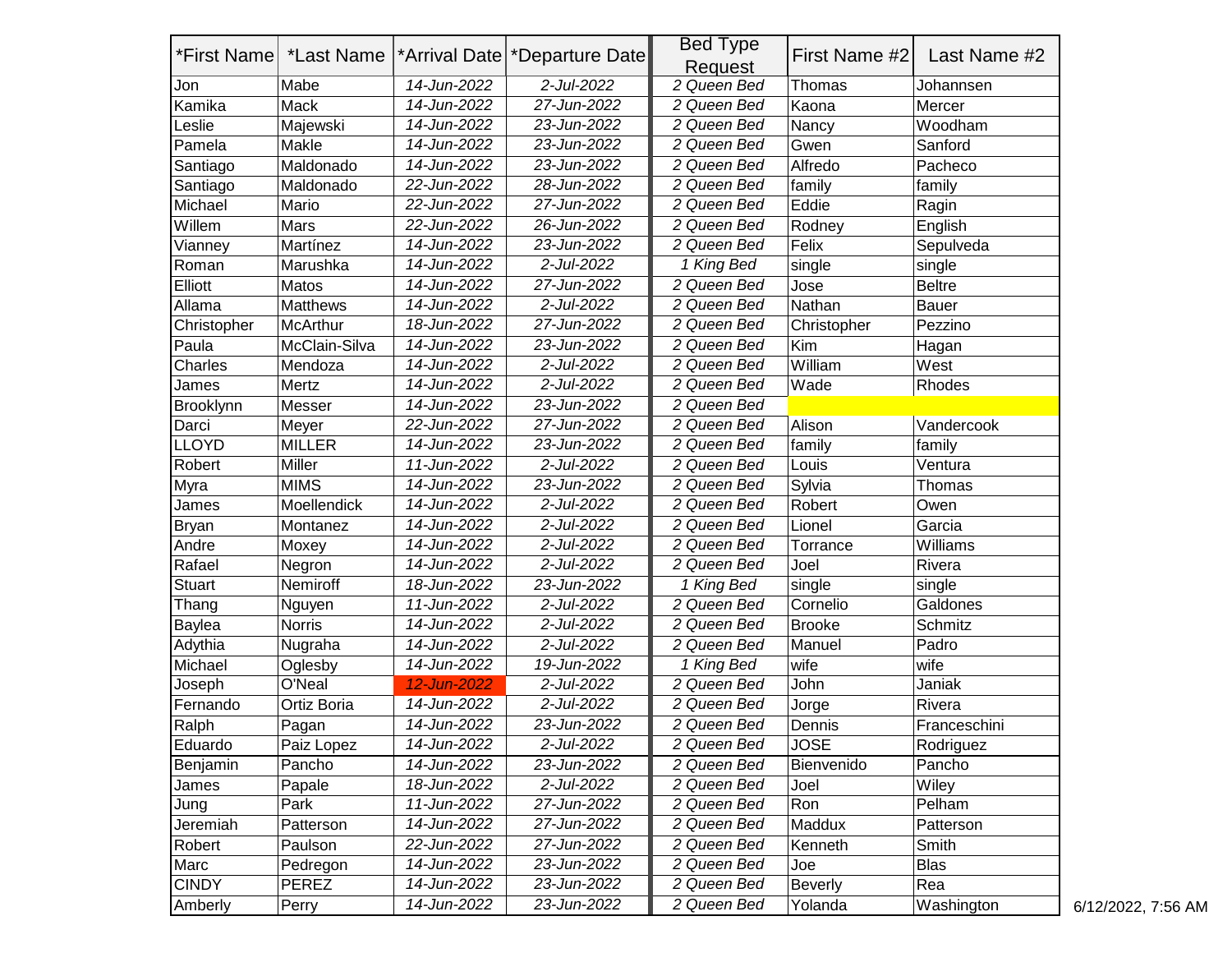|                      |                          |             |                                 | <b>Bed Type</b> |                                    |               |
|----------------------|--------------------------|-------------|---------------------------------|-----------------|------------------------------------|---------------|
|                      | *First Name   *Last Name |             | *Arrival Date   *Departure Date | Request         | First Name #2                      | Last Name #2  |
| <b>Mark</b>          | Prater                   | 18-Jun-2022 | 2-Jul-2022                      | 2 Queen Bed     | Landry                             | Homsher       |
| Luis                 | Prieto                   | 14-Jun-2022 | 27-Jun-2022                     | 2 Queen Bed     | Edwin                              | Diaz          |
| Tamara               | Puckett                  | 14-Jun-2022 | 19-Jun-2022                     | 2 Queen Bed     | Susan                              | Fleenor       |
| Charlie              | Purkiser                 | 14-Jun-2022 | 19-Jun-2022                     | 2 Queen Bed     | Jeffrey                            | Herrick       |
| Benjamin             | Radigan                  | 14-Jun-2022 | 1-Jul-2022                      | 2 Queen Bed     | Nakesha                            | Coleman       |
| Luis                 | Ramos                    | 10-Jun-2022 | 2-Jul-2022                      | 2 Queen Bed     | Ricardo                            | Padilla       |
| Stephen              | Reider                   | 14-Jun-2022 | 23-Jun-2022                     | 2 Queen Bed     | Robert                             | Wagner        |
| Brendan              | Reilly                   | 14-Jun-2022 | 23-Jun-2022                     | 2 Queen Bed     | Scott M                            | Warren        |
| Angela               | Reynoso                  | 14-Jun-2022 | 27-Jun-2022                     | 2 Queen Bed     | Edwin Rivera Mal Johjans Griffiths |               |
| Christopher          | Rhodes                   | 14-Jun-2022 | 23-Jun-2022                     | 2 Queen Bed     | <b>Marcus</b>                      | Monger        |
| Charles              | Riddell                  | 22-Jun-2022 | 27-Jun-2022                     | 2 Queen Bed     | family                             | family        |
| Hector               | Rivera                   | 14-Jun-2022 | 27-Jun-2022                     | 2 Queen Bed     | Kenzie                             | Kelly         |
| Carlos               | Rodriguez                | 10-Jun-2022 | 30-Jun-2022                     | 1 King Bed      | Rachael                            | Rodriguez     |
| Luis                 | Rodriguez                | 14-Jun-2022 | 2-Jul-2022                      | 2 Queen Bed     | James                              | Castillo      |
| Daniel               | Rodriguez                | 14-Jun-2022 | 23-Jun-2022                     | 2 Queen Bed     | Nicholas                           | Spano         |
| Reynaldo             | Roura                    | 14-Jun-2022 | 23-Jun-2022                     | 2 Queen Bed     | Christopher                        | Huber         |
| Frederick            | Rover                    | 14-Jun-2022 | 18-Jun-2022                     | 2 Queen Bed     | Taylor                             | Rover         |
| Frederick            | Rover                    | 22-Jun-2022 | 27-Jun-2022                     | 2 Queen Bed     | David                              | Skove         |
| Lawrence             | Ruane                    | 27-Jun-2022 | 2-Jul-2022                      | 1 King Bed      | single                             | single        |
| Jimmy                | Ruiz                     | 14-Jun-2022 | 2-Jul-2022                      | 2 Queen Bed     | Jhosier                            | Rivera        |
| Ashley               | Salgado                  | 14-Jun-2022 | 2-Jul-2022                      | 2 Queen Bed     | Angelis                            | Perez         |
| Charles              | Shain                    | 18-Jun-2022 | 27-Jun-2022                     | 2 Queen Bed     | Geoffrey                           | Klein         |
| Afshin               | Sharifalam               | 14-Jun-2022 | 27-Jun-2022                     | 2 Queen Bed     | David                              | Webster       |
| Chelsee              | Shortt                   | 14-Jun-2022 | 2-Jul-2022                      | 2 Queen Bed     | Suzanne                            | Smith         |
| Toni                 | Slagle                   | 14-Jun-2022 | 23-Jun-2022                     | 2 Queen Bed     | Michael                            | Walling       |
| Elizabeth            | Smith                    | 14-Jun-2022 | 22-Jun-2022                     | 2 Queen Bed     | Kevin                              | Smith         |
| Lawrence             | Snider                   | 14-Jun-2022 | 23-Jun-2022                     | 2 Queen Bed     | Douglas                            | <b>Borges</b> |
| John                 | Sokira                   | 14-Jun-2022 | 19-Jun-2022                     | 2 Queen Bed     | Susan                              | Sokira        |
| Sherman              | Stinson                  | 14-Jun-2022 | 23-Jun-2022                     | 2 Queen Bed     | Ahmad                              | Vossoughi     |
| Lynda                | Swiderski                | 14-Jun-2022 | 2-Jul-2022                      | 2 Queen Bed     | Elizabeth                          | Liput         |
| Charlie              | Tamez                    | 11-Jun-2022 | 2-Jul-2022                      | 2 Queen Bed     | Bill                               | Stanley       |
| Valarie              | Taylor                   | 22-Jun-2022 | 26-Jun-2022                     | 2 Queen Bed     | Nikki                              | Taylor        |
| Scott                | Thompson                 | 14-Jun-2022 | 23-Jun-2022                     | 2 Queen Bed     | Jeremy                             | Wiltz         |
| Thelander            | Tillman                  | 14-Jun-2022 | 22-Jun-2022                     | 1 King Bed      | single                             | single        |
| Thelander            | Tillman                  | 27-Jun-2022 | 2-Jul-2022                      | 1 King Bed      | single                             | single        |
| <b>SPIROS</b>        | <b>TORRES</b>            | 14-Jun-2022 | 27-Jun-2022                     | 2 Queen Bed     | family                             | family        |
| Michael              | <b>Trotter</b>           | 11-Jun-2022 | 1-Jul-2022                      | 2 Queen Bed     | Teresa                             | Vizzari       |
| Robert               | Turntine                 | 14-Jun-2022 | 19-Jun-2022                     | 2 Queen Bed     | Steven                             | Leoutsakos    |
| Roque                | Urena                    | 22-Jun-2022 | 27-Jun-2022                     | 1 King Bed      | single                             | single        |
| David                | Vales                    | 14-Jun-2022 | 27-Jun-2022                     | 2 Queen Bed     | <b>Blake</b>                       | Rosen         |
| Dorothy              | Vargas                   | 14-Jun-2022 | 23-Jun-2022                     | 2 Queen Bed     | Shawna                             | Harper        |
| <b>Hector Miguel</b> | Villanueva               | 14-Jun-2022 | 2-Jul-2022                      | 2 Queen Bed     | hector luis                        | villanueva    |